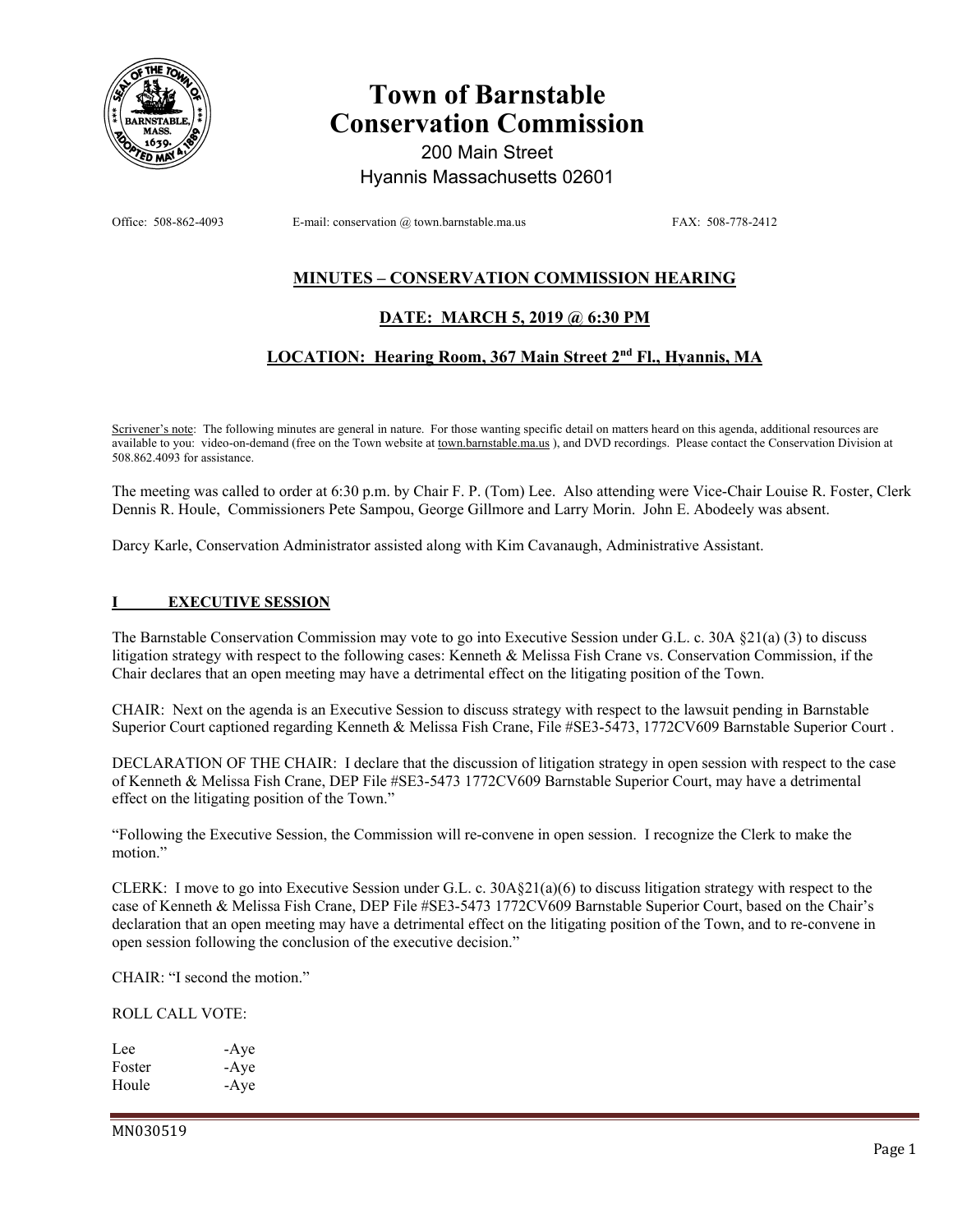| Sampou   | -Aye |
|----------|------|
| Morin    | -Aye |
| Gillmore | -Aye |

Time: 6:34 p.m.

#### **Return to public session.**

The Commission returned to public session at 6:52 p.m.

#### **II REQUEST FOR AMENDED ORDER**

**Town of Barnstable/Conservation.** To amend Order of Conditions **SE3-5043** to replace existing fishway/herring run by reconstructing the fishway entrance spanning the Marstons Mills River, and modifying the existing structure design at 0 Flume Ave., Marstons Mills as shown on Assessor's Map 061 Parcel 010. Continued/rescheduled from 2/12/19

The applicant was represented by Amanda Ruggiero- Barnstable Department of Public Works **and** Chris Nappi Natural Resource Officer and Herring Warden.

Exhibit A – Pictures of existing fishway/herring run submitted by Chris Nappi.

Issues discussed:

- Received all signatures from abutters.
- The existing herring run structure has been in place for a long time and needs extensive maintenance.
- The current structure discourages fish from entering the bog and directs them to entrance of herring run.
- Excess rain has increased flow which requires the screen needing to be cleaned  $3 4$  times per day.
- Current structure is made of wood.
- The project will include excavating a channel which will allow the fish into the pond but block them from going into bog.
- The new structure is a concrete precast design which will allow for different types of management, make it easier to manage flows, and will prevent erosion.

Public comment:

Kassie Gralton, of the Herring Run Association asked if there will be any impact on their property? Both driveways will be used for access and will be restored to current condition after project is completed.

A motion was made to approve the amended order as requested with a special condition to submit a construction protocol to staff prior to construction.

Seconded and approved unanimously.

## **III** REQUESTS FOR DETERMINATION

**Gillian Hollands.** Replace existing deck beside pond with same size or smaller deck at 123 Pond View Dr., Centerville as shown on Assessor's Map 229 Parcel 028. **DA-19002** 

Gillian Hollands represented herself.

Exhibit A: Copy of picture of deck to show it pre-dates the Act in 1973. Issues discussed:

- The old deck is not safe and does not meet the current code.
- The deck will be in the same location on the house, but might be 18 feet instead of the current 24 feet.
- She would like to replace the steps as well.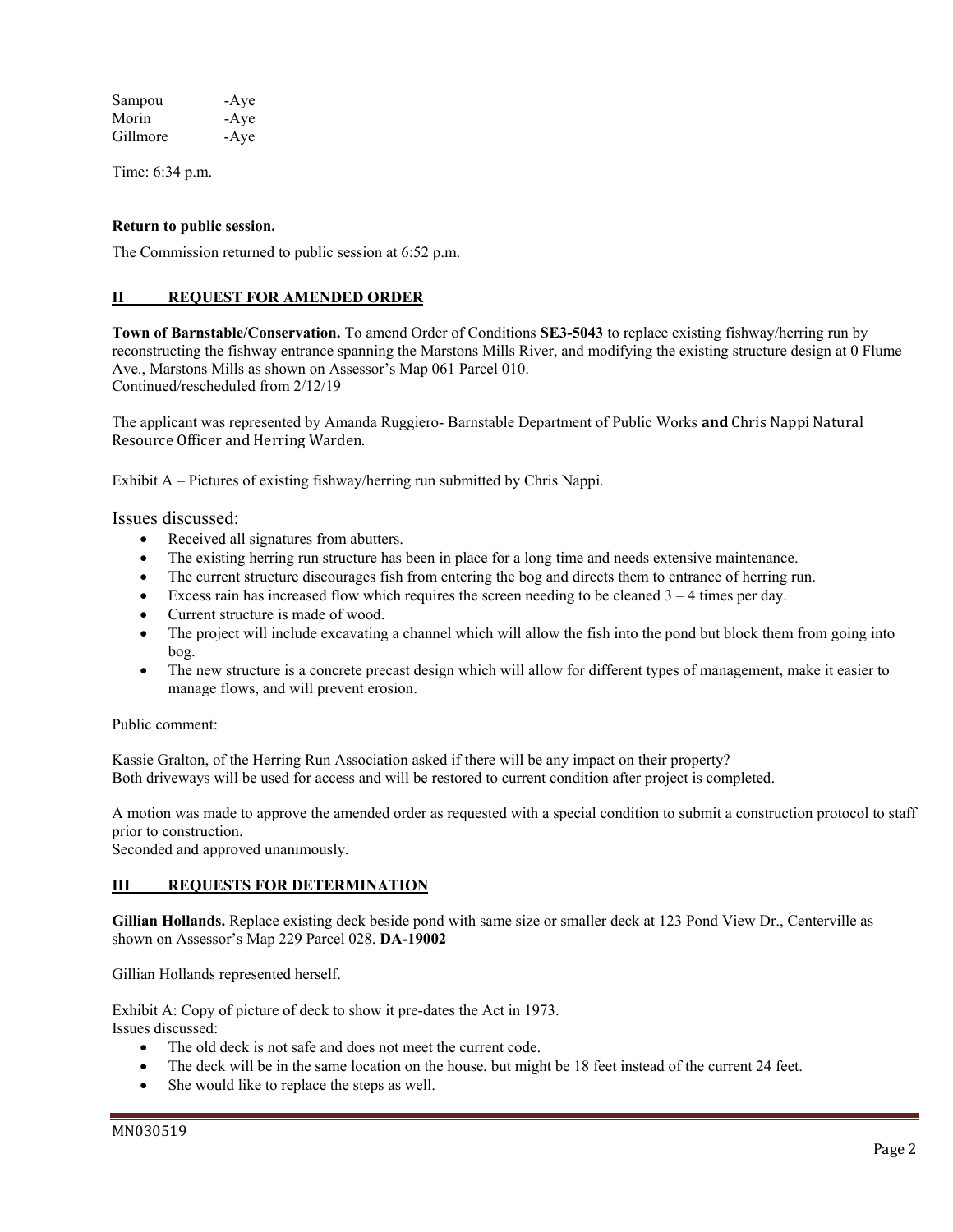She will need to resubmit for steps and include the type of material to be used.

There was no public comment.

A motion was made to approve a negative determination with a special condition that the applicant will submit a sketch of the deck to the Conservation office prior to construction. Seconded and approved unanimously.

**Estate of Thomas Hazlett, c/o Paul Waldmiller.** Install septic system upgrade to include pumping/filling existing cesspools with sand; sewer connection will be made to existing 4" sewer outlets at the house at 600 Main St., Centerville as shown on Assessor's Map 186 Parcel 043. **DA-19003** 

Applicant was represented by Peter McEntee P.E., Engineering Works, Inc.

Issues discussed:

- Leeching field will be outside 50' buffer.
- The two existing exit points will remain. Plan has been approved by the Board of Health.
- There will be no disturbance to the wetland area.

A motion was made to approve a negative determination. Seconded and approved unanimously.

**Patrick Aylmer.** Install septic system upgrade to include pumping/filling existing cesspools with sand; sewer connection will be made to existing 4" sewer outlets at the house at 119 Tern Ln., Centerville as shown on Assessor's Map 212 Parcel 020. **DA-19004** 

Applicant was represented by Peter McEntee P.E., Engineering Works, Inc.

No comments by commissioners or public.

A motion was made to approve a negative determination. Seconded and approved unanimously.

**James DiTroia.** Install septic system upgrade to include pumping/filling existing cesspools with sand; sewer connection will be made to existing 4" sewer outlets at the house at 122 Annable Point Rd., Centerville as shown on Assessor's Map 211 Parcel 017. **DA-19005** 

Applicant was represented by Peter McEntee P.E., Engineering Works, Inc.

- Wording should be septic instead of sewer.
- There appears to have been a significant amount of clearing on this property. The system had been designed previously and had not gone through approval process. Contractor started before approval.

There were no public comments.

A motion was made to approve a negative determination. Seconded and approved unanimously.

**Edmund Lukas.** Vista pruning according to town guidelines at rear of property; work to include removal of two trees and pruning of one additional tree at 6 Leonard Rd., W. Barnstable as shown on Assessor's Map 136 Parcel 011-002. **DA-19006** 

The applicant was represented by Matthew Foley of BJ's Lawncare.

Issues discussed:

The buffer has grown substantially over past 10 years. No pruning has been done.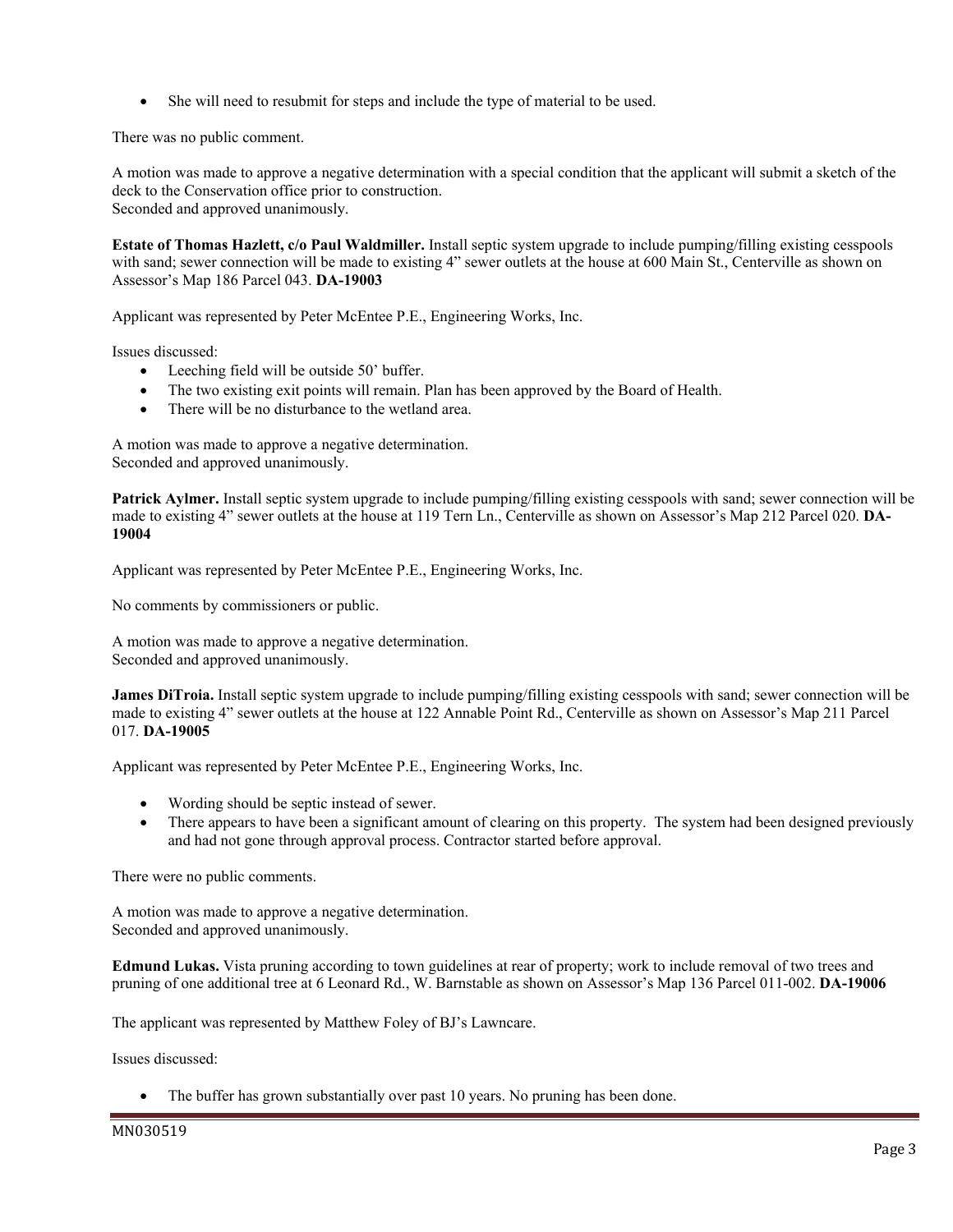- The plan does not indicate which trees are going to be removed.
- There is only one location to achieve a better view of the bay and dunes.
- All material will be removed by hand.

There was no public comment.

A motion was made to approve a negative determination. Seconded and approved unanimously.

## **IV NOTICES OF INTENT**

**Margaret L. & Michael T. Kerr, Trs., Kerr Family Trust.** Construct and maintain a timber pier, ramp and float at 25 Maywood Ave., Hyannis as shown on Assessor's Map 287 Parcel 156. **SE3-5655** 

Chuck Rowland, P.E. and John O'Dea, P.E. of Sullivan Engineering

Exhbit A: Copy of Com. of Mass., Department of Environmental Management order under M.G.L. c130, s.105

Comment letter from Tom Marcotti of the Natural Resources Division read into record.

Issues disussed:

- This area is rated a 10 under shellfish rating map, and is in the shellfish relay area.
- There is a  $2\frac{1}{2}$  ft. mean low water tide.
- It will be a non-motorized dock.
- Because of wave action it needs to be a permanent pier as opposed to seasonal pier. Four by four's will not be strong enough.
- Float stops and seasonality of the float: The float could be removed in off season. Float stops should be put in to prevent grounding.
- Previously applied for a permanent dock which was changed to seasonal dock.
- Woods Hole Group has been retained to do a survey of the tidal range.
- Habitat for birds of prey. Concerned a third pier in small area will prevent birds from working in the area.
- Concerned a pier for non-motorized use this long is not needed. Boats could come in to pick up passengers from pier.

Public comment:

Bill Riley Attorney for Wendy Garthwaite abutter to west.

A restriction was imposed in the 1980's. Attorney believes only temporary structures are allowed under the Wetland Restriction Order. No Permanent structures allowed under State restriction. This restriction is enforced by the Mass. DEP. A copy was given to Commissioners.

Exhibit A: Copy of Commonwealth of Mass. Order, M.G. L. , c130, s.105. Wetland Restriction Program.

This was for property recorded with the Registry of Deeds in 1980. Attorney is suggesting a permanent dock cannot be approved.

Commission will consult with Town Council.

Public Comment:

Shawna Donohoe, 35 Ocena Avenue (parents property). Told they were going to abandon path and a boardwalk will be built. Homeowner says they are not building a boardwalk. This is a separate project and was discussed at a previous hearing.

A motion was made to approve a continuance until April 2, 2019. Seconded and approved unanimously.

**Ron & Sheila Perry.** Construct a pool and cabana with all associated appurtenances; replace existing patio at 52 Caillouet Ln., Osterville as shown on Assessor's Map 164 Parcel 012. **SE3-5656**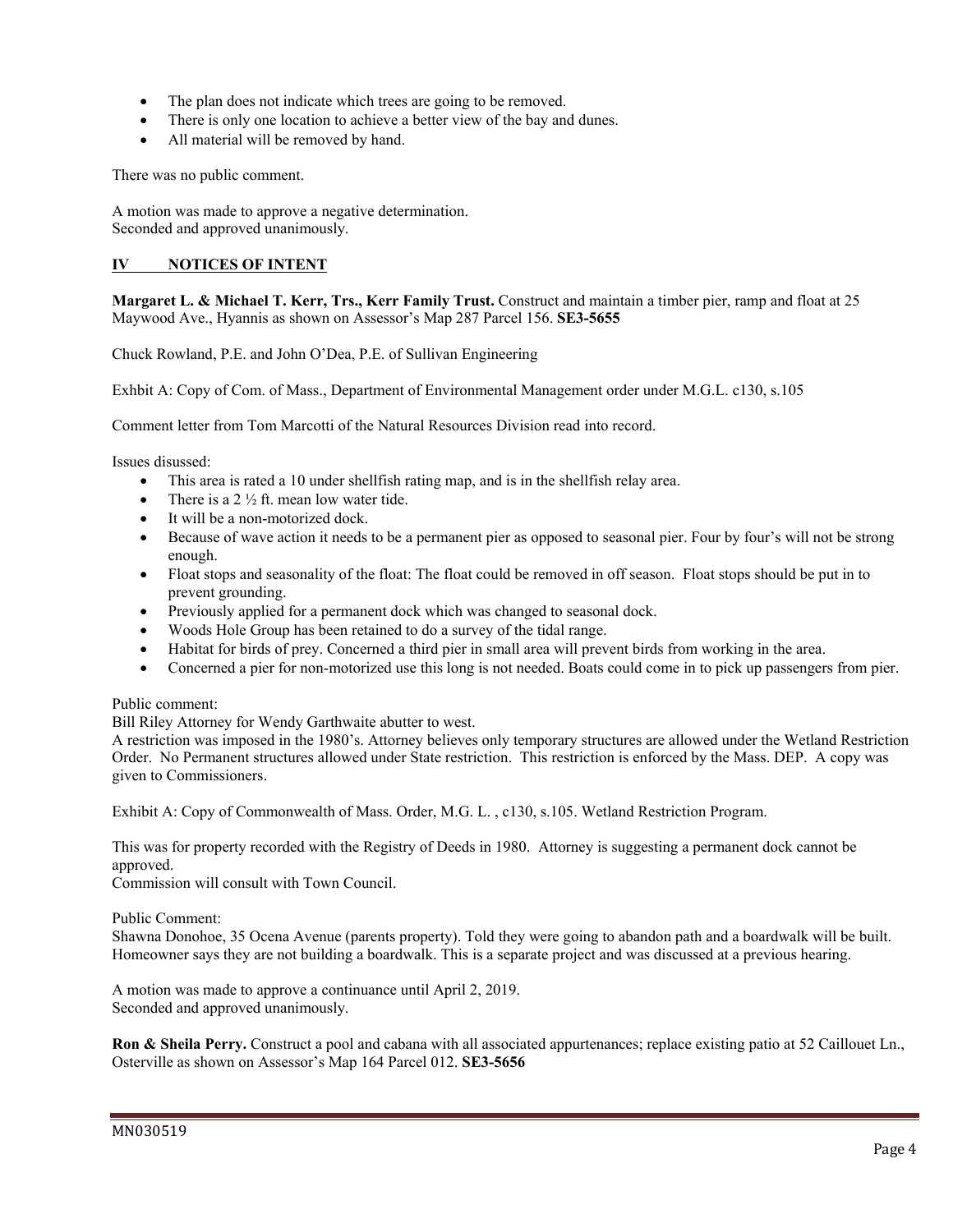Applicant was represented by Chuck Rowland, P.E. and John O'Dea , P.E. of Sullivan Engineering

- This project abuts East Bay.
- There are some enforcement issues that need to be addressed. The width of the current path was to be 4 feet wide and is 10 feet wide in places. Plantings are missing. Meadow area limited to mowing.
- There are substantial trees that will need to be removed if putting in a pool that are not indicated on the plan. Will need to submit a revised plan.
- During site inspection Commissioners were unable to find stakes for the pool. Need clarification of placement showing the corners of the fence.
- The buyers of property will be closing in a week or two. Meadow management needs to be addressed with new owner.

## No public comment.

A motion was made to approve the project as submitted, subject to receipt of a revised plan to indicate the trees to be removed between the 50' and the 100' buffer for the construction of the pool. Seconded and approved unanimously.

**Edmund J. & Mary E. Burke.** Construct garage addition with living space above; construct pool and patio with all associated appurtenances including a shed, rinse station and equipment area at 53 Bridge St., Osterville as shown on Assessor's Map 116 Parcel 118. **SE3-5657** 

Applicant was represented by John O'Dea, P.E. of Sullivan Engineering.

Exhibit A – revised plan dated 03/03/19. Revised to add isolated wetland on abutting lot.

Issues discussed:

- Proposed garage from closest point to wetland is 105 feet.
- Wetland is north of property line. Forty feet behind the garage.
- There were some enforcement issues. A written warning was issued in 2015 for a fire pit that was placed in the marsh/phragmites area. It has been moved closer to the fence, but the area marked by pin flags is still being mowed.
- The property is out of compliance.

## No public comment.

A motion was made to approve the project as submitted, (using 03/03/19 revised plan). Seconded and approved unanimously.

**Susan W. Ambrose.** Phragmites removal and management at 132 Keveney Ln., Barnstable as shown on Assessor's Map 351 Parcel 023. **SE3-\_\_\_\_** 

Application was withdrawn without prejudice.

**Robert & Ellen LaBerge.** Remove portions of dwelling, renovations; proposed addition, bulkhead, patio and covered porch; proposed garage; extend driveway to garage at 1257 Bumps River Rd., Centerville as shown on Assessor's Map 188 Parcel 077. **SE3-\_\_\_\_** 

The applicant was represented by Steve Cook from Cotuit Bay Designs and Dan Ojala From Down Cape Engineering.

Issues discussed:

- The dwelling has existed since 1946.
- There will be a small amount of disturbance to area and will be replanted.
- Drywell shown on revised plan.
- Plan shows living space in garage which may require a larger septic. Applicant will apply through the Board of Health and submit a revised plan.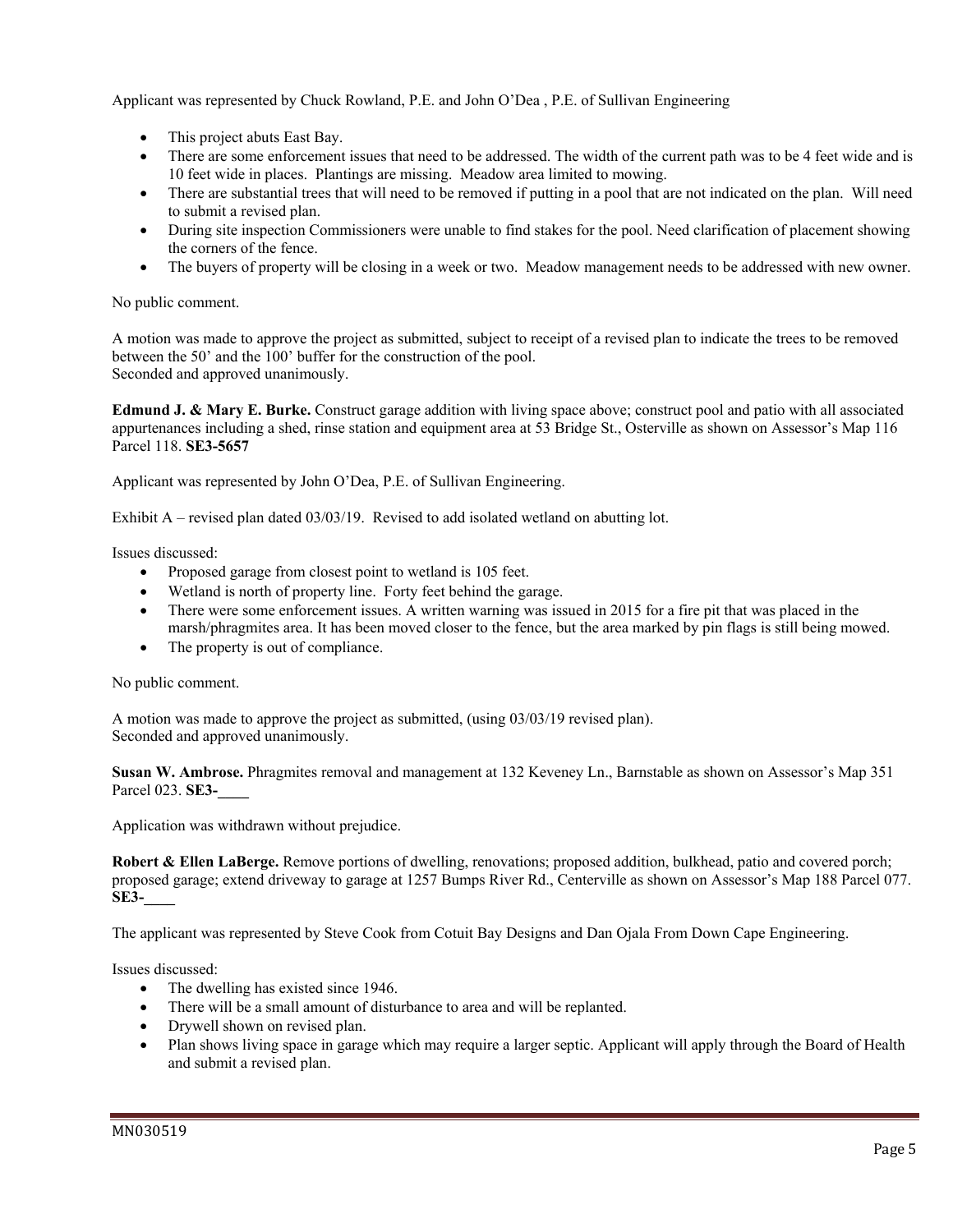There was no public comment.

A motion was made to approve subject to receipt of a revised plan showing the draw down pit, septic revisions as described, and deck relocation.

Seconded and approved unanimously.

**John & Gretchun Ciluzzi.** Install in-ground pool and adjoining patio at rear of residence; implementation of planting mitigation plan; relocation of existing shed at 444 Bay Ln., Centerville as shown on Assessor's Map 186 Parcel 084. **SE3-**

The applicant was represented by Mike Ball P.E. of Baxter Nye Engineering.

Issues discussed:

- The project is off the back of house.
- Application was submitted with a Town coastal bank indicated, but should only be a State bank.
- The plan was submitted proposing mitigation.
- Fence line added.
- Mitigation will fill in open area.
- Need to submit construction protocol for approval.

Exhibit A- Color mark-up of mitigation planting under Chapter 704.

A motion was made to approve the project subject to receipt of a revised plan indicating it is a State bank, not a Town bank and deleting the 50' buffer from the bank. A special condition to be added stating a construction protocol shall be submitted to Conservation staff for review and approval prior to pool construction. Seconded and approved unanimously.

## **V CONTINUANCES**

**Anthony Sapienza.** Raise house for FEMA compliance at 301 Harbor Point Road, Unit 14, Cummaquid as shown on Assessor's Map 352 Parcel 035-00N. **SE3-5640**

A motion was made to continue the hearing until June 11, 2019 without testimony. Seconded and approved unanimously.

**George Haseotes.** Permit existing/proposed pier modifications; proposed 28' gangway in place of most landward float and existing permitted ramp; permit current length of pier (seasonal floats); permit two sets of existing pilings at 773 South Main St., Centerville as shown on Assessor's Map 185 Parcel 013. **SE3-5617** 

The applicant was represented by Dan Ojala, P.L.S of Down Cape Engineering.

Issues discussed:

- They need to re-permit what is there currently.
- Project has been revised to the Commissioners recommendations.
- Comments came in today at 4:00 PM from Marine Fisheries.
- Assessment of quality of shellfish habitat is not conducive to shellfish. The area has a significance rating of 7 out of 10.
- Need four feet of water to support the boat. The data shows barely 4 feet.
- Boat spec sheets for a 24' center console boat with a 200 hp outboard.
- There will be two jet skis on the float.
- Need a waiver for width of lot. Pier is 73' width of lot 63'.
- Expansion of long docks on river is taking away from public enjoyment of Centerville River.
- Currently a float system. Most landward floats were not permitted and were grounding out.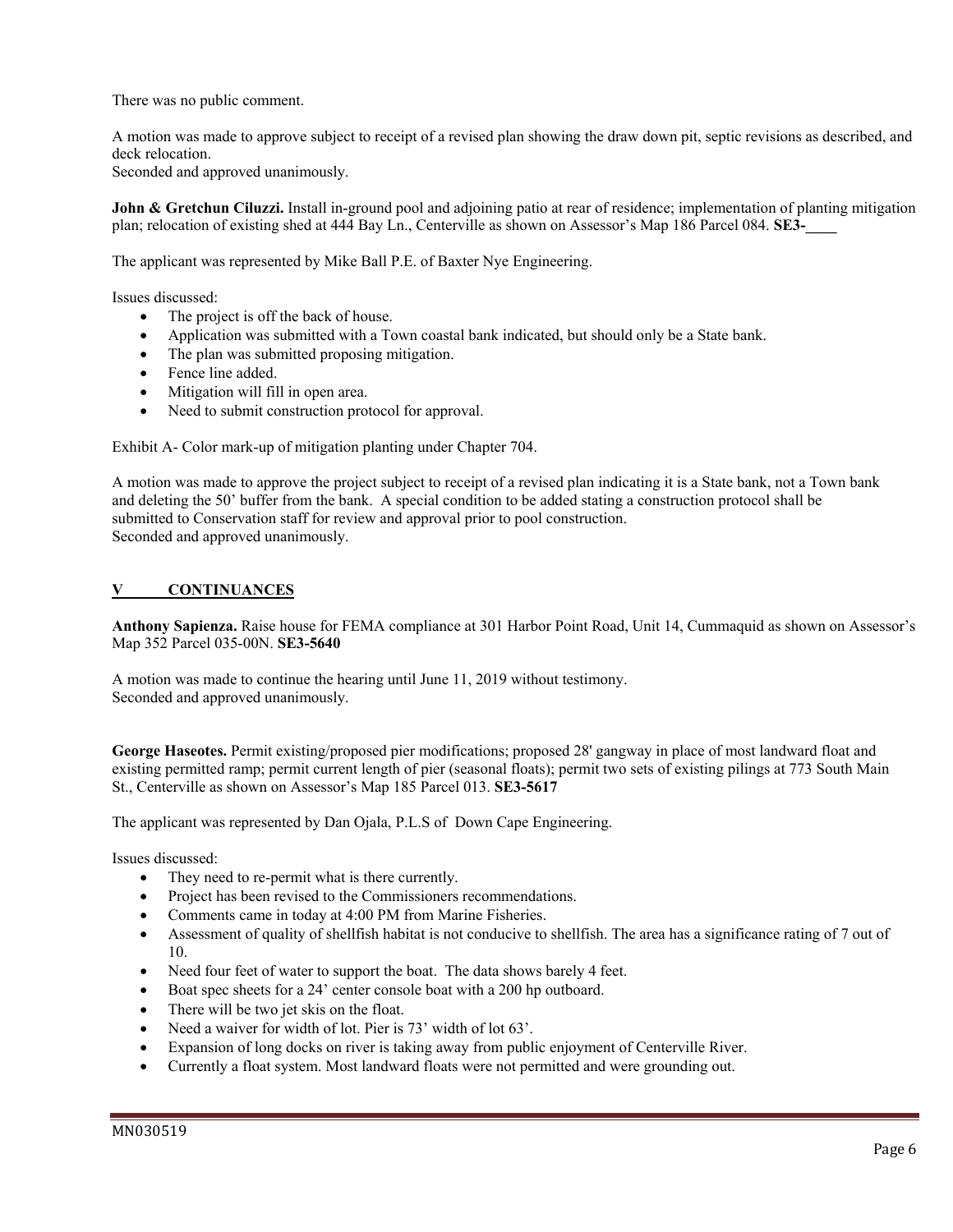There was no public comment.

A motion was made to have a finding that this new pier represents a substantial expansion and the applicant is requiring the following 3 waivers, J1 J4 and L. Seconded and approved unanimously.

Based on the finding, a motion was made to approve the project as submitted, with no specific vessel indicated at this time. When it comes time for choosing a vessel, spec sheets must be reviewed and approved by the Conservation Administrator. Vessel must comply with 30" rule, no longer than 24' in length and maximum 200 horse power engine (single). If a jet ski float is desired as one of the approved floats, it shall be indicated on a revised plan. Seconded and approved unanimously.

**George Haseotes.** Amend Order of Conditions **SE3-4963** to permit rock veneer retaining wall at 773 South Main St., Centerville as shown on Assessor's Map 185 Parcel 013

The applicant was represented by Dan Ojala, P.L.S. of Down Cape Engineering and Jennifer Crawford, mitigation plan expert.

Issues discussed:

- A concrete wall was installed.
- The mitigation area below the wall will be moved out a little to allow access for maintenance.
- The square footage of grass area is 20 x 40 or 800 square feet.
- Home owner will be required to maintain vegitation in perpetuity.
- Mitigation should have annual reports for 3 years.

#### No public comment

A motion was made to approve the amended order as submitted with one special condition of annual reports for 3 years. Seconded and approved unanimously.

**Yasmine Realty, Limited.** Permit maintenance dredging and maintain existing ramp and floats at 253 Seapuit River Rd., Osterville as shown on Assessor's Map 051 Parcel 002. **SE3-5650** 

The applicant was represented by John O'Dea, P.E. Sullivan Engineering.

Issues discussed:

- In 2009 maintenance dredging was approved.
- There is a protrusion out on Dead Neck causing significant erosion to neighbors properties which causes material to be deposited the under float.
- Requesting waivers for floats, pier. This configuration is as it has existed for last 10 years. The boats have been at this pier a very long time. Applicant just wants to continue using. They are not asking for improvements.
- The dredging off Sampsons' Island may cut down on the amount of secretion to this dock.
- Could the dredging alleviate the need for the temporary float?
- Dredging would be for next summer.
- Jet ski float should be removed. If temporary float is not needed after dredging it should be removed.
- Need something in file to show footprint of dredging.

#### No public comment:

A motion was made to approve the maintenance dredging as proposed. The Commission is not changing the status of the pier itself, not adding any conditions on it. The Commission is permitting the continued use of this temporary float, during the 3 year life of the order of conditions only, not to be extended. A report, prior to the end of the 3 years shall be submitted, reporting as to what the condition is at this site, whether it continues to fill in or not. The extra float is to be removed and